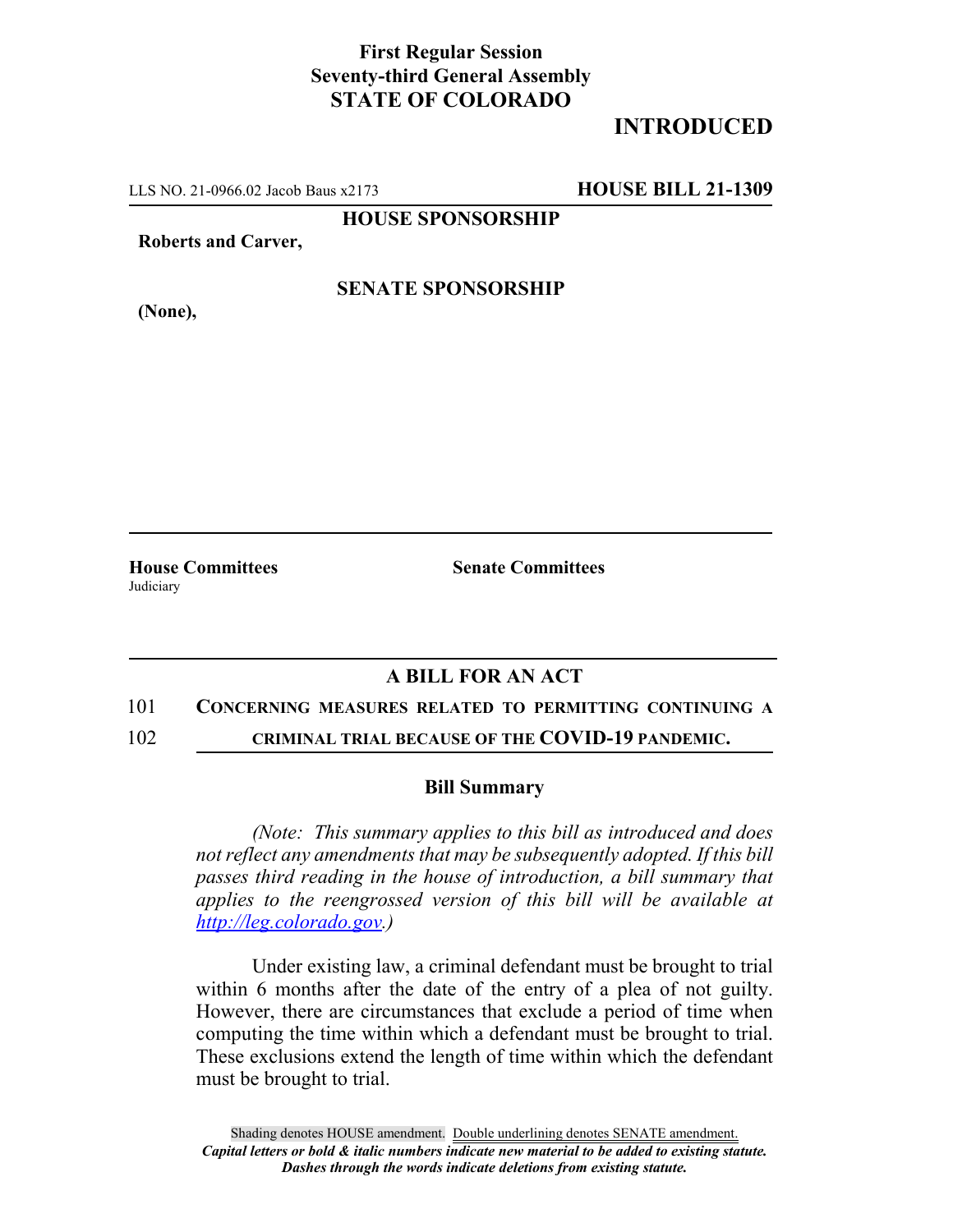The bill permits the court to exclude a period of delay caused by the COVID-19 pandemic, not to exceed 6 months, if the case includes a charge of a certain crime and other considerations are satisfied. The court may grant not more than 2 continuances due to a period of delay caused by the COVID-19 pandemic.

The bill requires the court that orders an exclusion of a period of delay caused by the COVID-19 pandemic to conduct a hearing for reconsideration of bond for an eligible defendant in custody awaiting trial.

A court shall not grant a continuance based on a delay caused by the COVID-19 pandemic on or after 5:01 p.m. on April 29, 2022.

 *Be it enacted by the General Assembly of the State of Colorado:* **SECTION 1.** In Colorado Revised Statutes, 18-1-405, **amend** (6) introductory portion and (6)(i); and **add** (6)(j) as follows: **18-1-405. Speedy trial - definition - repeal.** (6) In computing 5 the time within which a defendant shall be IS brought to trial as provided 6 in subsection (1) of this section, the following periods of time shall be ARE excluded: (i) The period of delay between the filing of a motion pursuant to section 18-1-202 (11) and any decision by the court regarding such motion, and if such decision by the court transfers the case to another county, the period of delay until the first appearance of all the parties in a court of appropriate jurisdiction in the county to which the case has 13 been transferred, and in such event the provisions of subsection  $(7)$  of this 14 section shall apply. APPLIES; AND (j) (I) A PERIOD OF DELAY FOR ANY CONTINUANCE GRANTED AT THE REQUEST OF THE PROSECUTING ATTORNEY DUE TO THE BACKLOG OF 17 JURY TRIALS CAUSED BY THE COVID-19 PANDEMIC, NOT TO EXCEED SIX 18 MONTHS FOR EACH CONTINUANCE. THE COURT MAY GRANT NOT MORE THAN TWO CONTINUANCES PURSUANT TO THIS SUBSECTION (6)(j) IF IT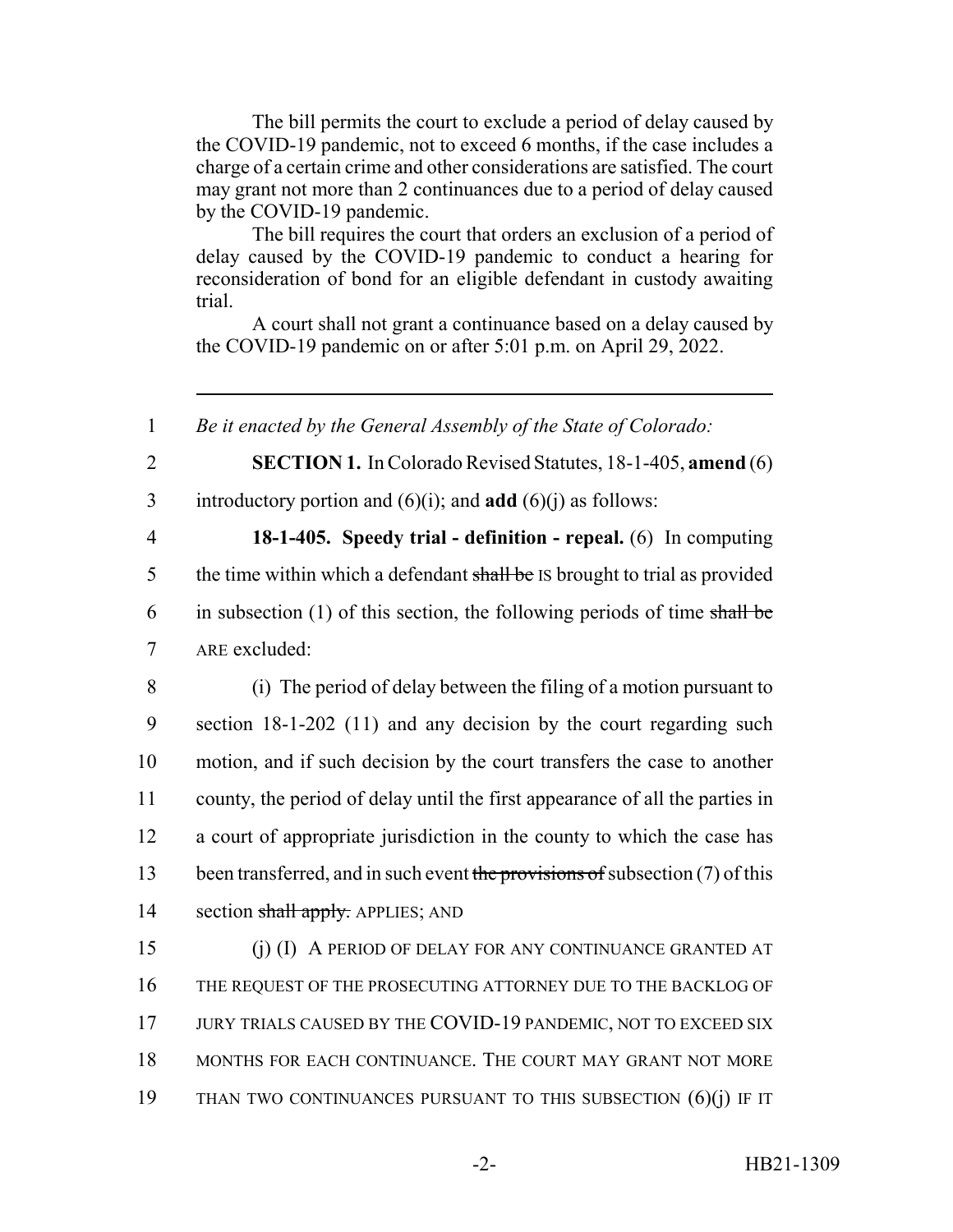MAKES THE FOLLOWING SPECIFIC FINDINGS:

 (A) THE CASE PENDING FOR A JURY TRIAL INCLUDES A CHARGE OF A CRIME LISTED IN SECTION 24-4.1-302 (1) OR AN OFFENSE DESCRIBED IN SECTION 42-4-1301;

 (B) NEITHER THE COURT NOR A TRANSFER COURTROOM IN THE COUNTY WHERE THE CASE IS SET FOR A JURY TRIAL IS AVAILABLE TO TRY THE CASE DUE TO THE BACKLOG OF JURY TRIALS CAUSED BY THE COVID-19 PANDEMIC;

 (C) THE COURT HAS NOT PREVIOUSLY GRANTED MORE THAN ONE 10 CONTINUANCE PURSUANT TO THIS SUBSECTION (6)(j); AND

 (D) GRANTING THE CONTINUANCE SERVES THE INTEREST OF JUSTICE. WHEN DETERMINING WHETHER THE CONTINUANCE SERVES THE 13 INTEREST OF JUSTICE, THE COURT SHALL MAKE SPECIFIC FINDINGS REGARDING THE IMPACT OF A CONTINUANCE ON THE PROSECUTION AND THE DEFENDANT.

**(II)** IF A COURT GRANTS A CONTINUANCE PURSUANT TO THIS 17 SUBSECTION  $(6)(i)$  and the defendant's case is set for a jury trial AND THE DEFENDANT IS IN CUSTODY BECAUSE THE DEFENDANT IS UNABLE TO SATISFY THE CONDITIONS OF BOND FOR RELEASE DESPITE ELIGIBILITY FOR BAIL, THE COURT SHALL RECONSIDER BOND PURSUANT TO SECTION 16-4-107.5.

**(III)** A COURT SHALL NOT GRANT A CONTINUANCE PURSUANT TO 23 THIS SUBSECTION  $(6)(i)$  ON OR AFTER 5:01 P.M. ON APRIL 29, 2022.

24  $(IV)$  THIS SUBSECTION  $(6)(j)$  IS REPEALED, EFFECTIVE JULY 1, 2023.

 **SECTION 2.** In Colorado Revised Statutes, **add** 16-4-107.5 as follows: